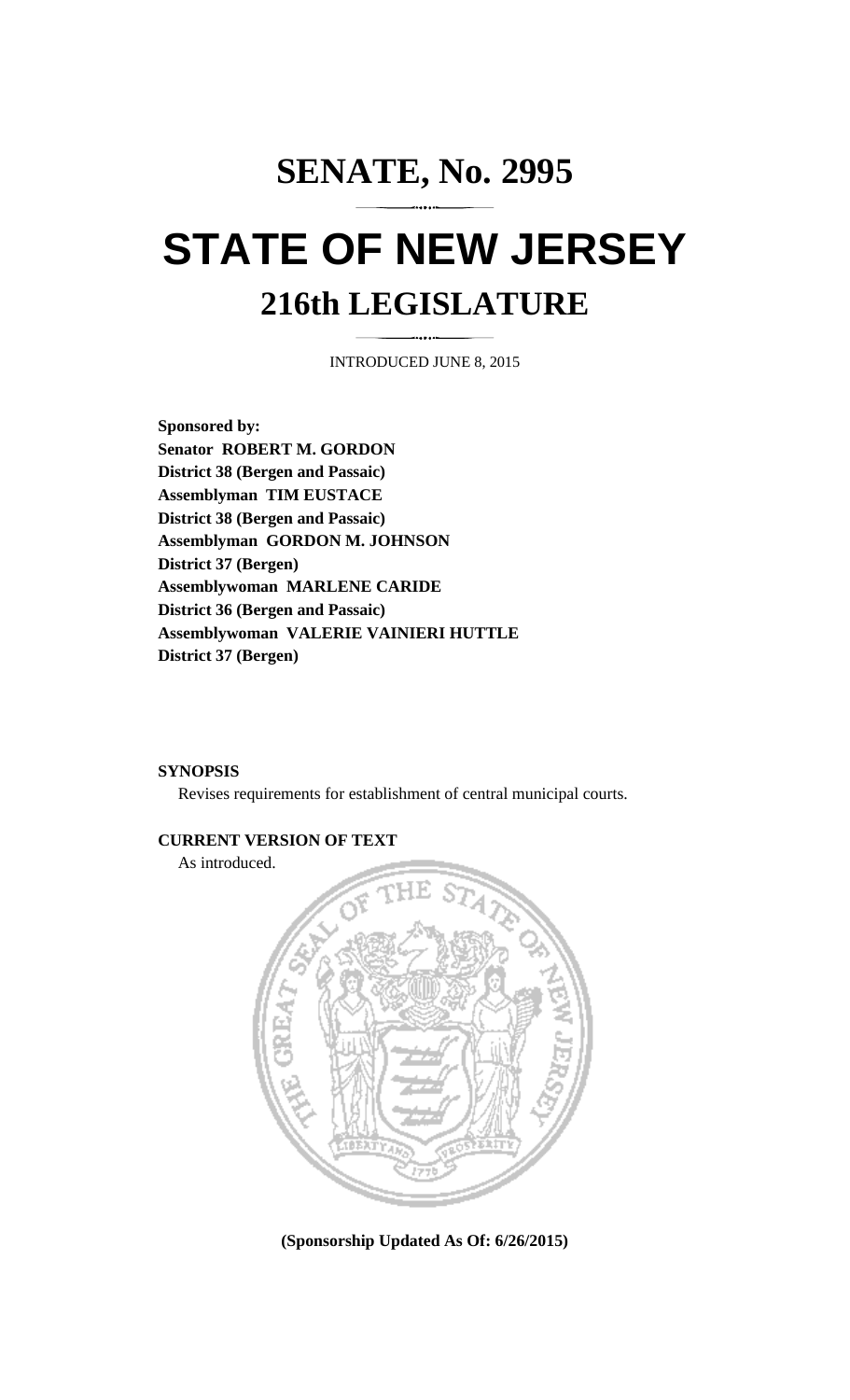1 **AN ACT** concerning central municipal courts and amending 2 N.J.S.2B:12-1 and R.S.39:5-41. 3 4 **BE IT ENACTED** *by the Senate and General Assembly of the State*  5 *of New Jersey:* 6 7 1. N.J.S.2B:12-1 is amended to read as follows: 8 2B:12-1. Establishment of municipal courts. 9 a. Every municipality shall establish a municipal court. If a 10 municipality fails to maintain a municipal court or does not enter 11 into an agreement pursuant to subsection b. or c. of this section, the 12 Assignment Judge of the vicinage shall order violations occurring 13 within its boundaries heard in any other municipal court in the 14 county until such time as the municipality establishes and maintains 15 a municipal court. The municipality without a municipal court shall 16 be responsible for all administrative costs specified in the order of 17 the Assignment Judge pending the establishment of its municipal 18 court. 19 b. Two or more municipalities, by ordinance, may enter into an 20 agreement establishing a single joint municipal court and providing 21 for its administration. A copy of the agreement shall be filed with 22 the Administrative Director of the Courts. As used in this act, 23 "municipal court" includes a joint municipal court.

24 c. Two or more municipalities, by ordinance or resolution, may 25 agree to provide jointly for courtrooms, chambers, equipment, 26 supplies and employees for their municipal courts and agree to 27 appoint judges and administrators without establishing a joint 28 municipal court. Where municipal courts share facilities in this 29 manner, the identities of the individual courts shall continue to be 30 expressed in the captions of orders and process.

31 d. An agreement pursuant to subsection b. or c. of this section 32 may be terminated as provided in the agreement. If the agreement 33 makes no provision for termination, it may be terminated by any 34 party with reasonable notices and terms as determined by the 35 Assignment Judge of the vicinage.

36 e. Any county of the first class with a population of over 37 [825,000] 900,000 and a population density of less than 4,000 38 persons per square mile according to the [latest] 2010 federal 39 decennial census [, with a county police department and force 40 established in accordance with N.J.S.40A:14-106 or a county park 41 police system established in accordance with P.L.1960, c.135 42 (C.40:37-261 et seq.),] may establish, by ordinance, a central 43 municipal court, which shall be an inferior court of limited 44 jurisdiction, to adjudicate cases filed by agents of the county health 45 department, agents of the county office of consumer affairs,

 **EXPLANATION – Matter enclosed in bold-faced brackets** [**thus**] **in the above bill is not enacted and is intended to be omitted in the law.** 

 **Matter underlined thus is new matter.**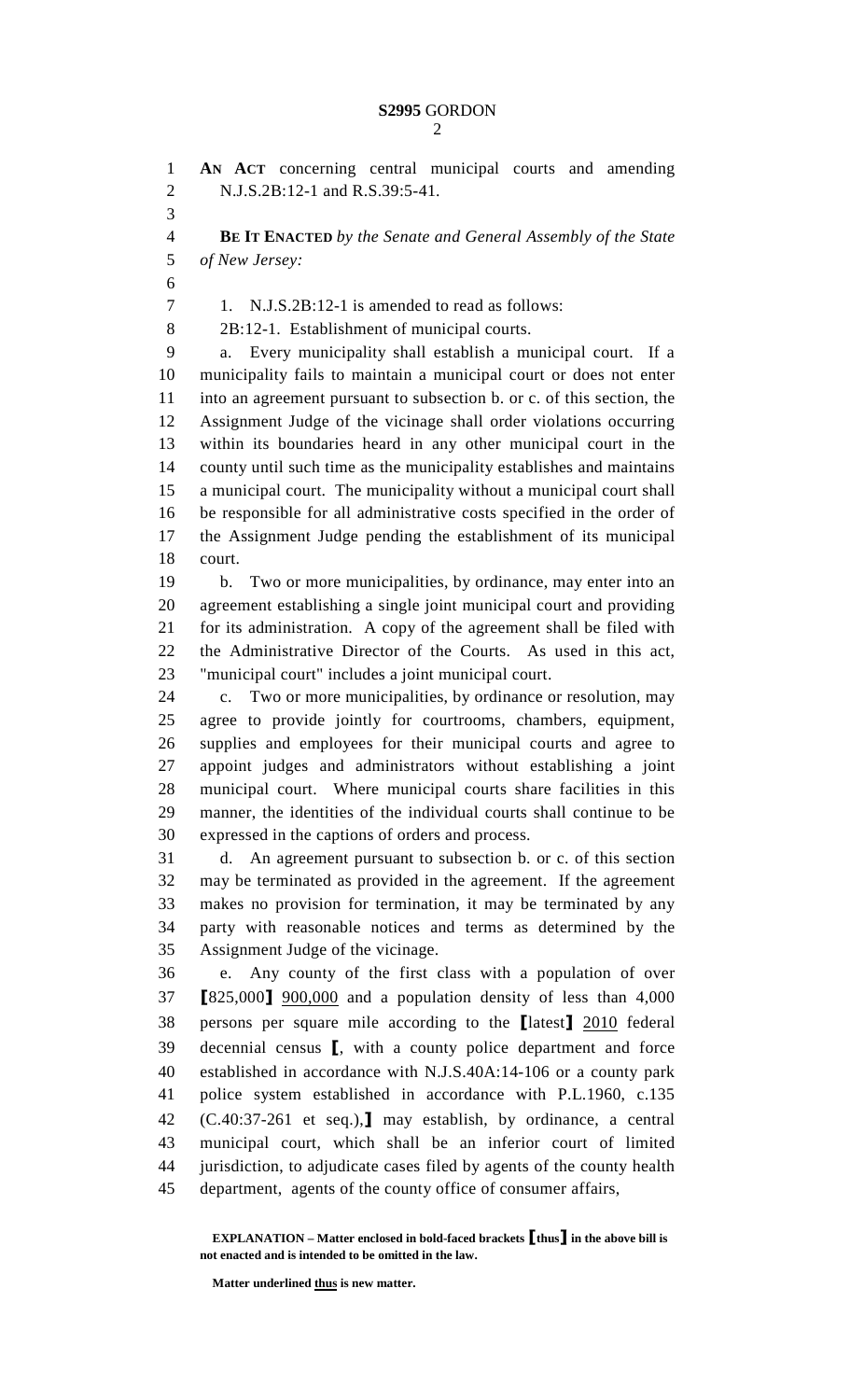## **S2995** GORDON

3

1 members of the county police department and force [or] , county 2 park police system, or sheriff's office, or other cases within its 3 jurisdiction referred by the vicinage Assignment Judge pursuant to 4 the Rules of Court, and provide for its administration. A copy of 5 that ordinance shall be filed with the Administrative Director of the 6 Courts. As used in this act, "municipal court" includes a central 7 municipal court. 8 f. Nothing in P.L., c. (C. ) (pending before the 9 Legislature as this bill) shall require a county that has established 10 and maintained a central municipal court in accordance with 11 subsection e. of N.J.S.2B:12-1 prior to the date of the enactment of 12 P.L., c. (C.) to re-establish that court. 13 (cf: P.L.2011, c.181, s.1) 14 15 2. R.S.39:5-41 is amended to read as follows: 16 39:5-41. a. All fines, penalties and forfeitures imposed and 17 collected under authority of law for any violations of R.S.39:4-63 18 and R.S.39:4-64 shall be forwarded by the judge to whom the same 19 have been paid to the proper financial officer of a county, if the 20 violation occurred within the jurisdiction of that county's central 21 municipal court, established pursuant to N.J.S.2B:12-1 et seq. or the 22 municipality wherein the violation occurred, to be used by the 23 county or municipality to help finance litter control activities in 24 addition to or supplementing existing litter pickup and removal 25 activities in the municipality. 26 b. Except as otherwise provided by subsection a. of this 27 section, all fines, penalties and forfeitures imposed and collected 28 under authority of law for any violations of the provisions of this 29 Title, other than those violations in which the complaining witness 30 is the chief administrator, a member of his staff, a member of the 31 State Police, a member of a county police department and force 32 [or] , a county park police system, or a sheriff's office in a county 33 that has established a central municipal court, an inspector of the 34 Board of Public Utilities, or a law enforcement officer of any other 35 State agency, shall be forwarded by the judge to whom the same 36 have been paid as follows: one-half of the total amount collected to 37 the financial officer, as designated by the local governing body, of 38 the respective municipalities wherein the violations occurred, to be 39 used by the municipality for general municipal use and to defray the 40 cost of operating the municipal court; and one-half of the total 41 amount collected to the proper financial officer of the county 42 wherein they were collected, to be used by the county as a fund for 43 the construction, reconstruction, maintenance and repair of roads 44 and bridges, snow removal, the acquisition and purchase of rights-45 of-way, and the purchase, replacement and repair of equipment for 46 use on said roads and bridges therein. Up to 25% of the money 47 received by a municipality pursuant to this subsection, but not more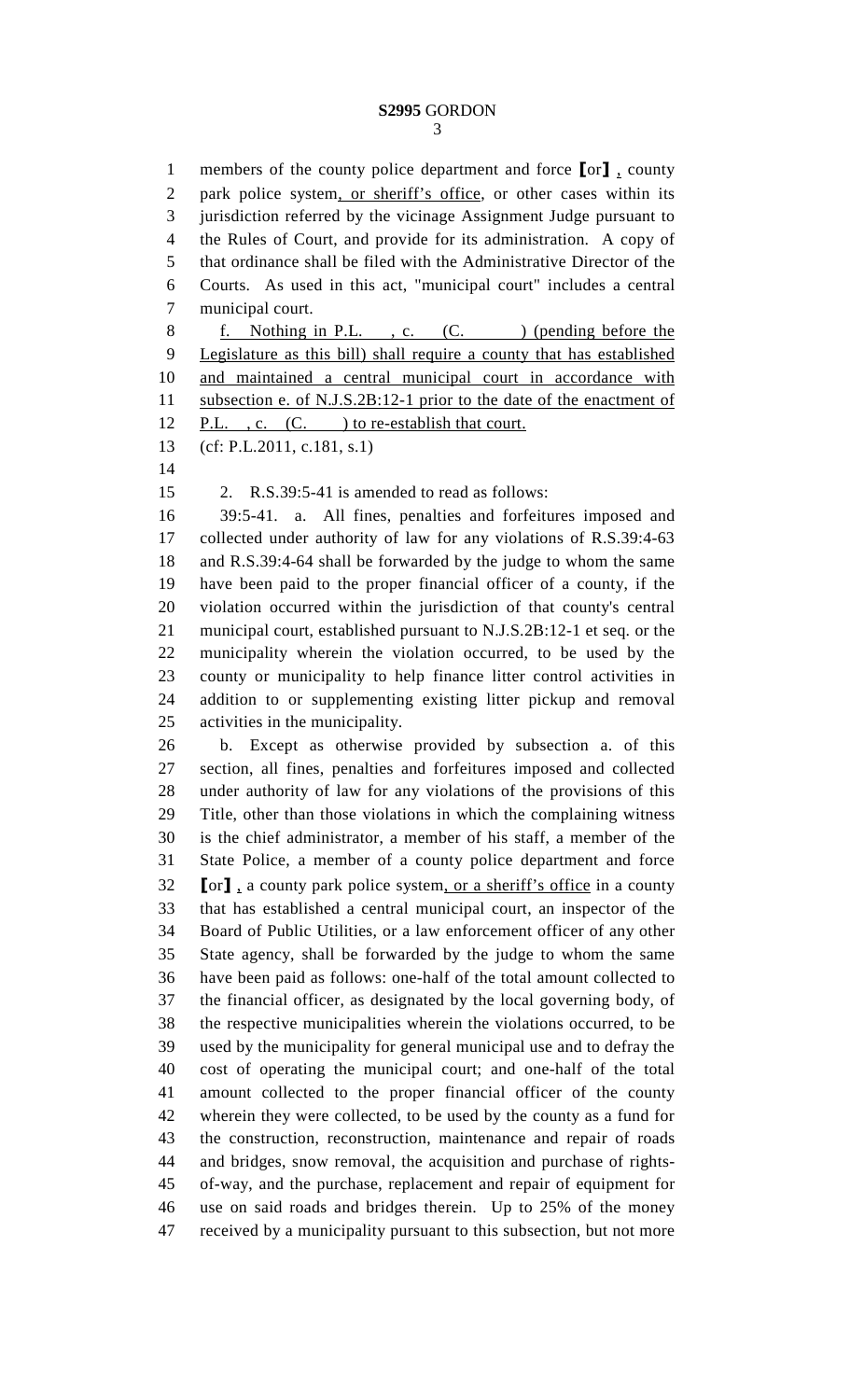1 than the actual amount budgeted for the municipal court, whichever

2 is less, may be used to upgrade case processing.

3 All fines, penalties and forfeitures imposed and collected under 4 authority of law for any violations of the provisions of this Title, in 5 which the complaining witness is a member of a county police 6 department and force [or] , a county park police system, or a 7 county sheriff's office in a county that has established a central 8 municipal court, shall be forwarded by the judge to whom the same 9 have been paid to the financial officer, designated by the governing 10 body of the county, for all violations occurring within the 11 jurisdiction of that court, to be used for general county use and to 12 defray the cost of operating the central municipal court.

13 Whenever any county has deposited moneys collected pursuant 14 to this section in a special trust fund in lieu of expending the same 15 for the purposes authorized by this section, it may withdraw from 16 said special trust fund in any year an amount which is not in excess 17 of the amount expended by the county over the immediately 18 preceding three-year period from general county revenues for said 19 purposes. Such moneys withdrawn from the trust fund shall be 20 accounted for and used as are other general county revenues.

21 c. (Deleted by amendment, P.L.1993, c.293.)

22 d. Notwithstanding the provisions of subsections a. and b. of 23 this section, \$1 shall be added to the amount of each fine and 24 penalty imposed and collected through a court under authority of 25 any law for any violation of the provisions of Title 39 of the 26 Revised Statutes or any other motor vehicle or traffic violation in 27 this State and shall be forwarded by the person to whom the same 28 are paid to the State Treasurer. In addition, upon the forfeiture of 29 bail, \$1 of that forfeiture shall be forwarded to the State Treasurer. 30 The State Treasurer shall annually deposit those moneys so 31 forwarded in the "Body Armor Replacement" fund established 32 pursuant to section 1 of P.L.1997, c.177 (C.52:17B-4.4). Beginning 33 in the fiscal year next following the effective date of this act, the 34 State Treasurer annually shall allocate from those moneys so 35 forwarded an amount not to exceed \$400,000 to the Department of 36 the Treasury to be expended exclusively for the purposes of funding 37 the operation of the "Law Enforcement Officer Crisis Intervention 38 Services" telephone hotline established and maintained under the 39 provisions of sections 115 and 116 of P.L.2008, c.29 (C.26:2NN-1 40 and C.26:2NN-2).

41 e. Notwithstanding the provisions of subsections a. and b. of 42 this section, \$1 shall be added to the amount of each fine and 43 penalty imposed and collected through a court under authority of 44 any law for any violation of the provisions of Title 39 of the 45 Revised Statutes or any other motor vehicle or traffic violation in 46 this State and shall be forwarded by the person to whom the same 47 are paid to the State Treasurer. The State Treasurer shall annually 48 deposit those moneys so forwarded in the "New Jersey Spinal Cord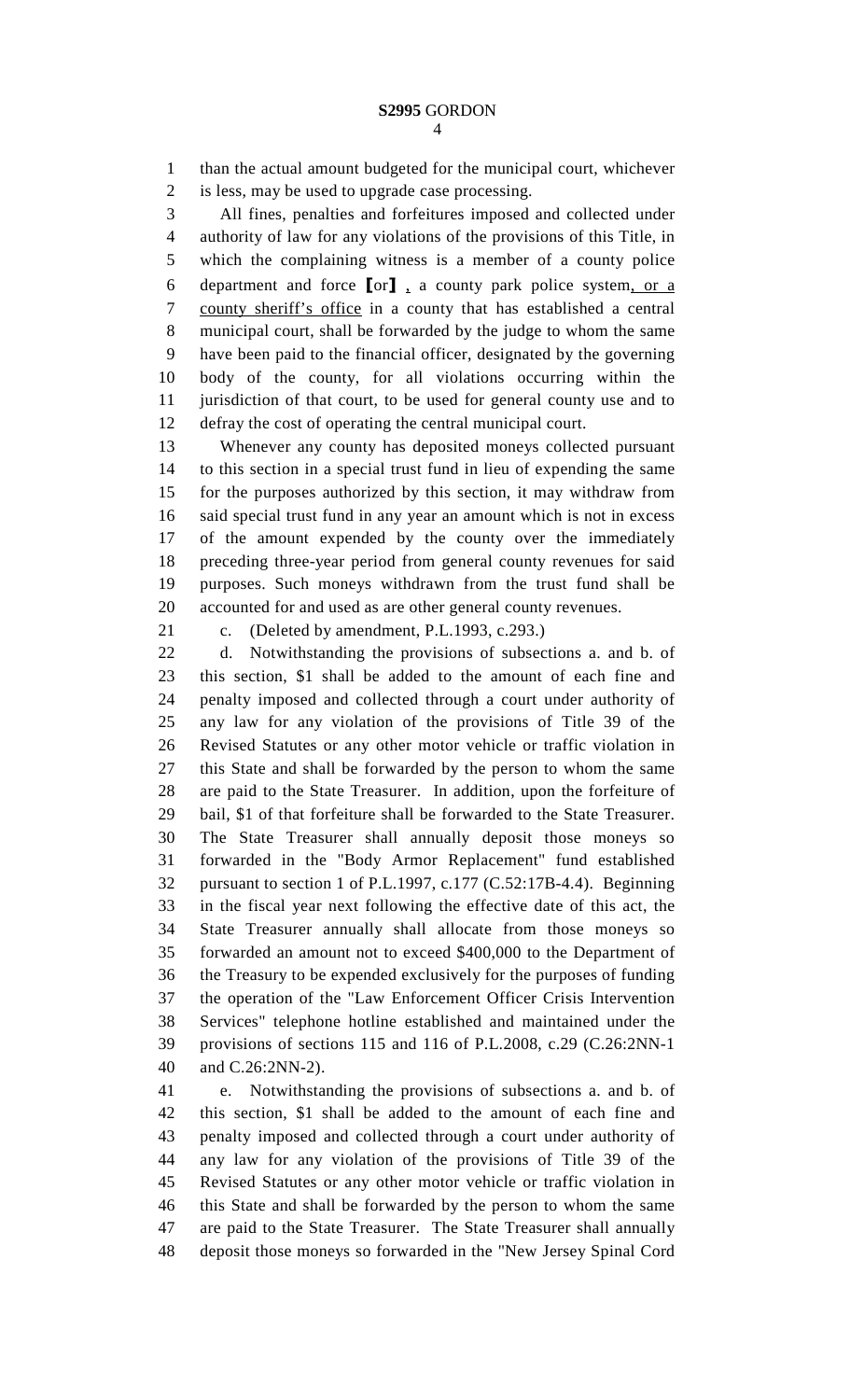1 Research Fund" established pursuant to section 9 of P.L.1999, c.201 2 (C.52:9E-9). In order to comply with the provisions of Article VIII, 3 Section II, paragraph 5 of the State Constitution, a municipal or 4 county agency which forwards moneys to the State Treasurer 5 pursuant to this subsection may retain an amount equal to 2% of the 6 moneys which it collects pursuant to this subsection as 7 compensation for its administrative costs associated with 8 implementing the provisions of this subsection.

9 f. Notwithstanding the provisions of subsections a. and b. of 10 this section, \$1 shall be added to the amount of each fine and 11 penalty imposed and collected through a court under authority of 12 any law for any violation of the provisions of Title 39 of the 13 Revised Statutes or any other motor vehicle or traffic violation in 14 this State and shall be forwarded by the person to whom the same 15 are paid to the State Treasurer. The State Treasurer shall annually 16 deposit those moneys so forwarded in the "Autism Medical 17 Research and Treatment Fund" established pursuant to section 1 of 18 P.L.2003, c.144 (C.30:6D-62.2).

19 g. Notwithstanding the provisions of subsections a. and b. of 20 this section, \$2 shall be added to the amount of each fine and 21 penalty imposed and collected by a court under authority of any law 22 for any violation of the provisions of Title 39 of the Revised 23 Statutes or any other motor vehicle or traffic violation in this State 24 and shall be forwarded by the person to whom the same are paid to 25 the State Treasurer. The State Treasurer shall annually deposit 26 those moneys so forwarded in the "New Jersey Forensic DNA 27 Laboratory Fund" established pursuant to P.L.2003, c.183. Prior to 28 depositing the moneys into the fund, the State Treasurer shall 29 forward to the Administrative Office of the Courts an amount not to 30 exceed \$475,000 from moneys initially collected pursuant to this 31 subsection to be used exclusively to establish a collection 32 mechanism and to provide funding to update the Automated Traffic 33 System Fund created pursuant to N.J.S.2B:12-30 to implement the 34 provisions of this subsection.

35 h. Notwithstanding the provisions of subsections a. and b. of 36 this section, \$1 shall be added to the amount of each fine and 37 penalty imposed and collected under authority of any law for any 38 violation of the provisions of Title 39 of the Revised Statutes or any 39 other motor vehicle or traffic violation in this State and shall be 40 forwarded by the person to whom the same are paid to the State 41 Treasurer. The State Treasurer shall annually deposit those moneys 42 so forwarded in the "New Jersey Brain Injury Research Fund" 43 established pursuant to section 9 of P.L.2003, c.200 (C.52:9EE-9). 44 The Administrative Office of the Courts may retain an amount 45 equal to \$475,000 from the moneys which it initially collects 46 pursuant to this subsection, prior to depositing any moneys in the 47 "New Jersey Brain Injury Research Fund," in order to meet the 48 expenses associated with utilizing the Automated Traffic System